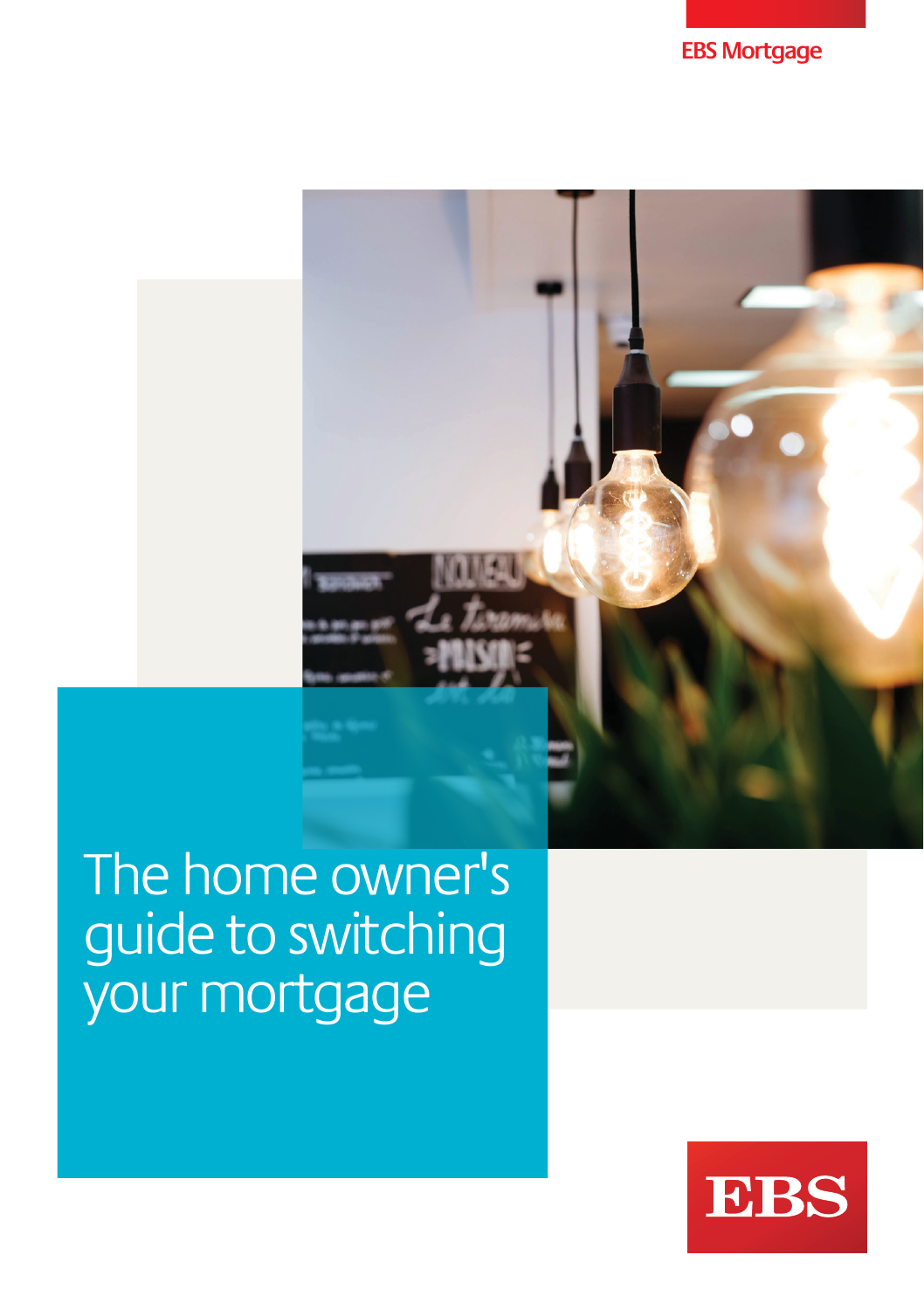# **SWITCHER MORTGAGE**

Even if you've been thinking it's time to take a fresh look at your mortgage, you might put off switching because you think it will be too time-consuming and stressful. Well, it doesn't have to be that way.

Switching to EBS is simple and straight forward and could save you thousands in interest over the term of your mortgage.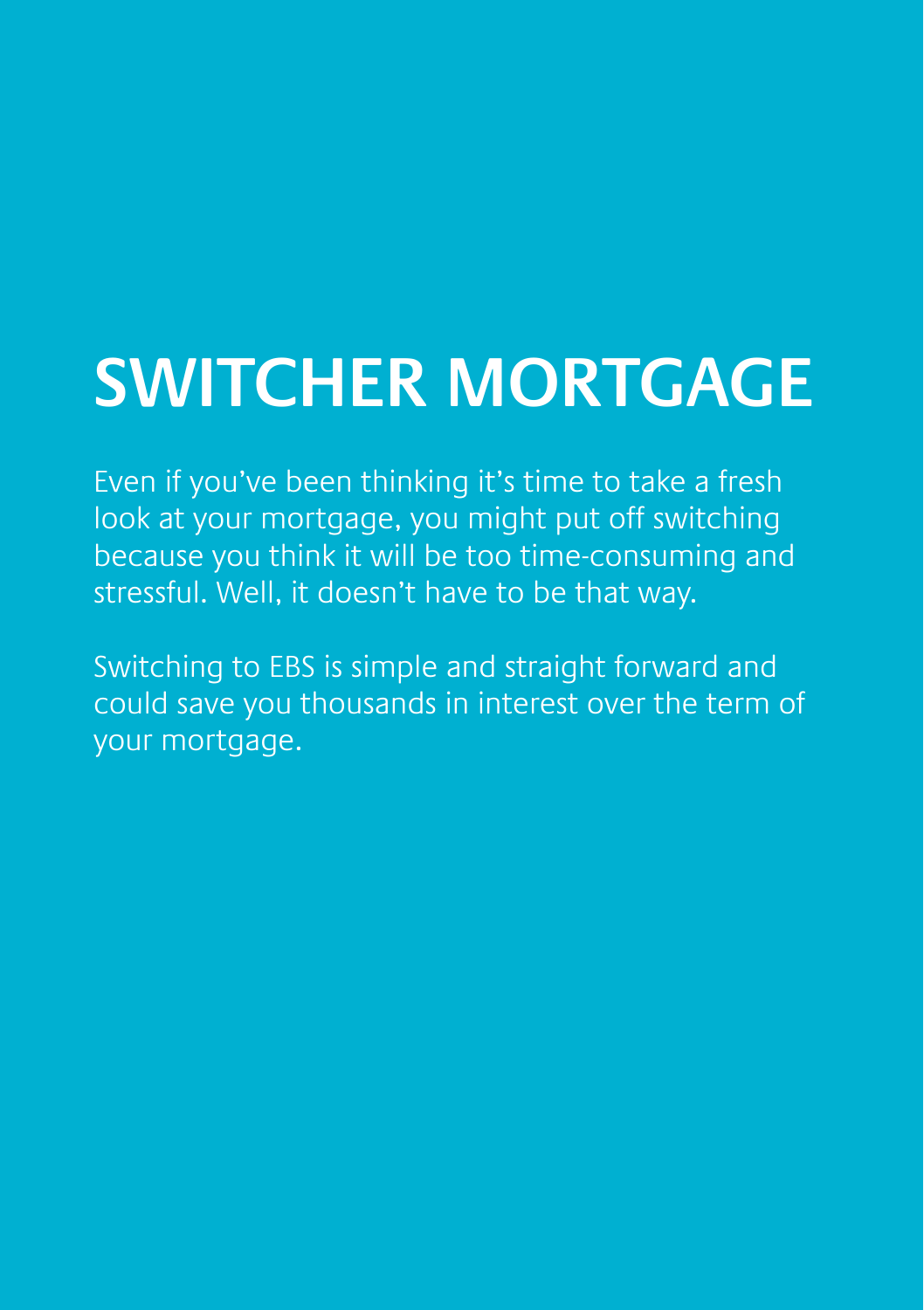### **WHAT IS A SWITCHER MORTGAGE?**

A 'Switcher' Mortgage is one where EBS is re-financing or taking over an existing mortgage borrowing from another mortgage provider.

## **THE SWITCHER MORTGAGE PROCESS**

**YOUR MORTGAGE APPOINTMENT:** A good place to start is to make an appointment to talk to a Mortgage Coordinator at your local EBS. You can book a mortgage meeting with an EBS Mortgage Coordinator by using the "Book a mortgage meeting" option on www.ebs.ie. Your Mortgage Coordinator will go through the mortgage application form and switching process with you and let you know what documentation you will need to gather for your application, such as pay slips, Employment Detail Summary (formerly P60) and copies of account statements.

You will be asked to complete a Mortgage Application Form. You can also download the application form and checklist at www.ebs.ie or they are available in your local EBS office.

**APPROVAL IN PRINCIPLE:** When you've given us the information we need to make a decision, we'll tell you exactly how much you can borrow, we call this Approval in Principle. This is when your bank agrees, in principle, to give you a mortgage, based on the information you have provided and it is valid for 6 months.

**VALUATION:** Next, your house will have to be valued by an independent valuer from the EBS Valuation Panel. This is at your own expense and will cost you €150. If the valuation is carried out more than four months before the requested date of drawdown, a re-valuation will be required which will cost you €65. EBS will arrange the valuation of the property on your behalf.

**LOAN APPROVAL:** Once the property and valuation are accepted by EBS, we have to carry out a full loan assessment and you will need to meet EBS standard lending conditions. You will be given a Letter of Offer outlining the conditions.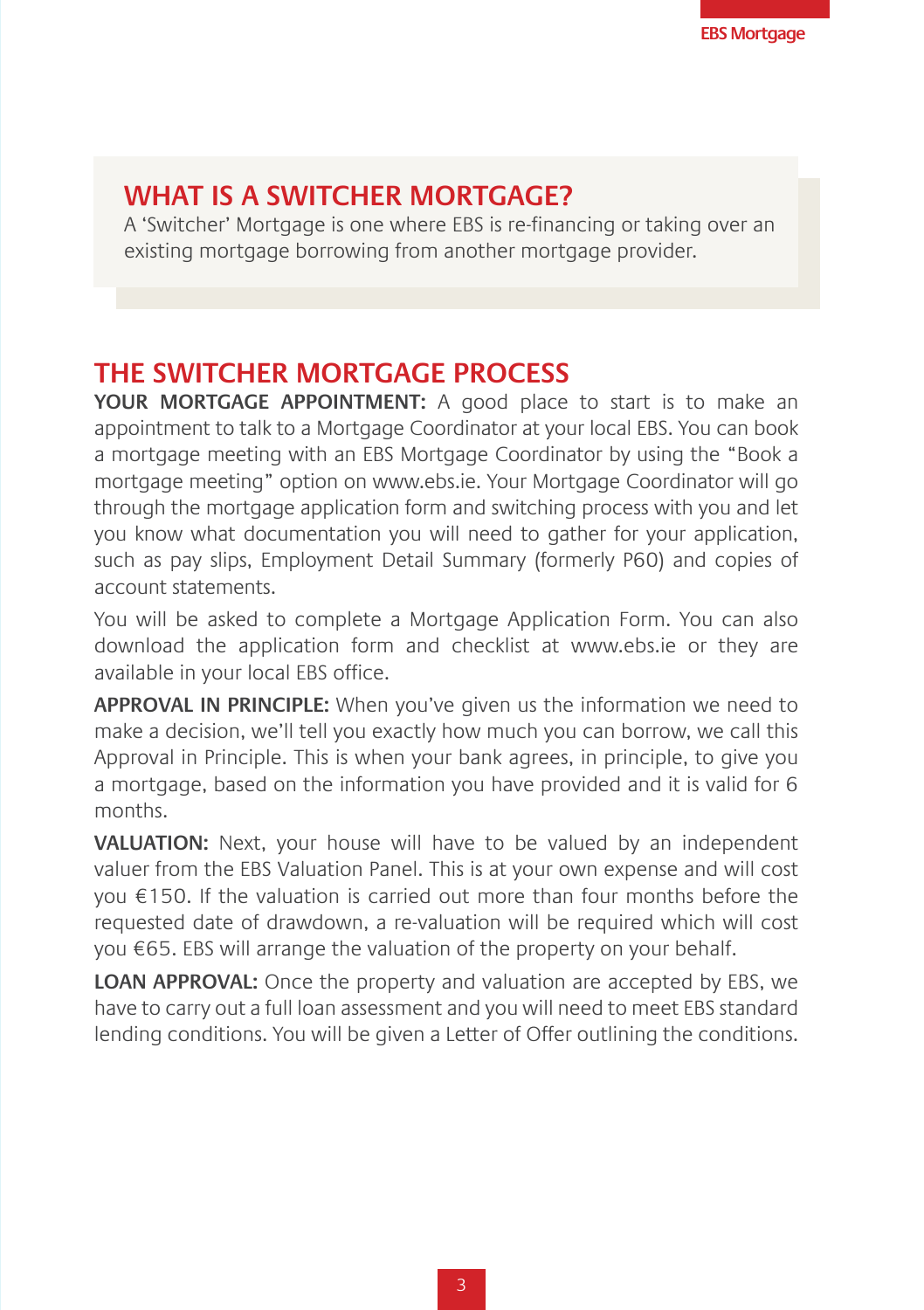## **HOME AND LIFE INSURANCE:**

#### **Home insurance**

For your own protection as well as ours, it will be a condition in your letter of offer that you insure your property adequately.

#### **Life insurance**

These policies are designed to pay off your mortgage in full if you or your coborrower die unexpectedly. The correct type of life assurance will depend on the amount, term and type of borrowing (you can get this insurance through us or from a life assurance company or broker).

You should consider if the existing insurance policies you have in place on your current mortgage are suitable for your new mortgage with EBS. Your EBS mortgage coordinator will help you establish this.

#### **The Legal Process for Switching your Mortgage**

- Appoint a solicitor and let us know their name and address. If your application to switch your mortgage is approved by EBS, we will issue you and your solicitor with a Letter of Loan Offer and the mortgage terms and conditions.
- You meet with your solicitor to review and sign your Letter of Offer and any other legal documents
- ~ Your solicitor returns the signed legal documentation to us
- Once you meet all the conditions of your Letter of Offer, your solicitor requests the mortgage funds
- ~ We send the mortgage funds to your solicitor and send you a letter confirming drawdown of your new mortgage
- Your solicitor will use the mortgage funds issued by EBS to clear the outstanding mortgage with your existing mortgage provider

## **SWITCHING OR CHANGING MORTGAGE TYPE**

Additional information relating to switching lender or changing mortgage type can be found on the 'Changing your Mortgage' page on the website www.consumerhelp.ie and www.ccpc.ie

**https://www.ccpc.ie/consumers/money/mortgages/switching-lenders-or-mortgage/ https://www.ccpc.ie/consumers/money/mortgages/changing-your-mortgage/**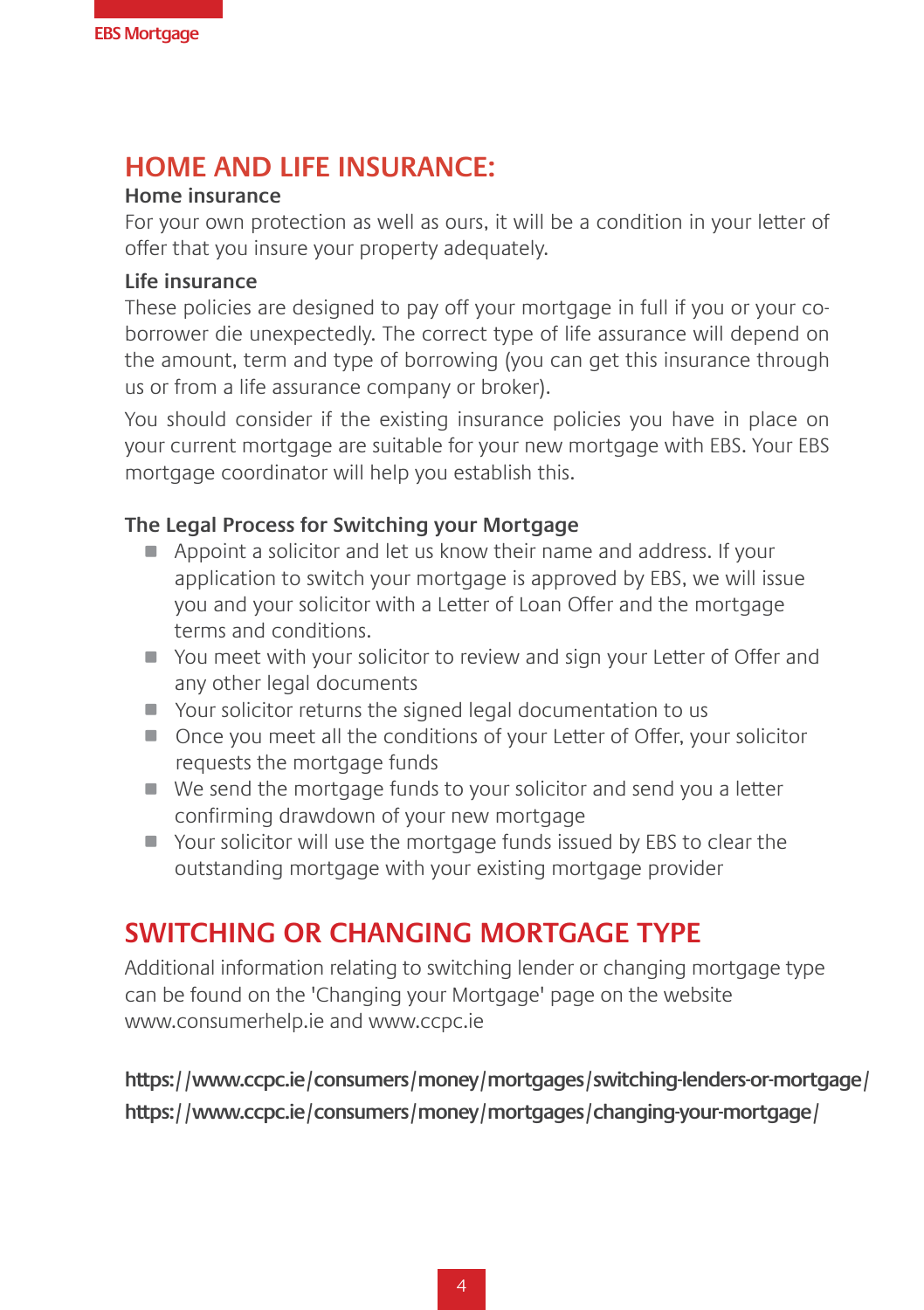EBS d.a.c. provide mortgage loans. If you engage with us through one of our network offices you are dealing with a Tied Mortgage Agent of EBS.

These are standard warnings about your payments and your rates that we must give you:

## **IMPORTANT INFORMATION**

**Warning: If you do not keep up your repayments you may lose your home.**

**Warning: If you do not meet the repayments on your loan, your account will go into arrears. This may affect your credit rating, which may limit your ability to access credit in the future.**

**Warning: The cost of your monthly repayments may increase.**

**Warning: You may have to pay charges if you pay off a fixed-rate loan early.**

**WARNING: YOUR HOME IS AT RISK IF YOU DO NOT KEEP UP PAYMENTS ON A MORTGAGE OR ANY OTHER LOAN SECURED ON IT.**

**THE PAYMENT RATES ON THIS HOUSING LOAN MAY BE ADJUSTED BY THE LENDER FROM TIME TO TIME.** 

#### **(Note: Applies to variable rate loans only)**

If you cancel or make a claim for reimbursement of a direct debit repaying your mortgage account, and fail to make alternative arrangements for payment, your account will go into arrears.

The amount you can borrow depends on how much you can afford to repay, typically no more than 35% of your disposable income but will depend on your individual circumstances. Factors considered include your income, financial status and evidence of your ability to repay (including capacity to repay at higher interest rates). Maximum loan amount is 90% of the purchase price or valuation whichever is lower. Minimum loan amount is €25,000. Loans not available to people under 18. You must provide proof of income. Mortgage loans must be secured by a first legal mortgage/charge over the property. The property must be within the Republic of Ireland. Mortgage protection and home insurance are required. You must pay for a valuation of your property, this must be carried out by a valuer on our panel of valuers and must be dated within 4 months of drawdown. Legal fees will apply, these fees will be determined by negotiation with your solicitor.

A typical €100,000, 20 year mortgage for an Owner Occupier Residential Property with LTV greater than 80% will have a variable interest rate of 3.7% and APR 3.8%, and 240 monthly repayments of €590.29. If the APR does not vary during the term of the mortgage, the total cost of credit i.e. the total amount repayable less the amount of the loan would be  $\epsilon$ 41,884.48, (inclusive of valuation report fees of  $E$ 215.00). The total amount repayable would be €141,884.48, The effect of a 1% increase in interest rates for such a mortgage will add €53.21 to the monthly repayments. Note: The above warning notice in respect of adjustments to repayment rates will not apply during any period when the loan is at a fixed rate.

Lending criteria, terms & conditions apply. For regulatory information, visit https://www.ebs.ie/mortgages/home-mortgages-regulatory-information

EBS d.a.c. is regulated by the Central Bank of Ireland.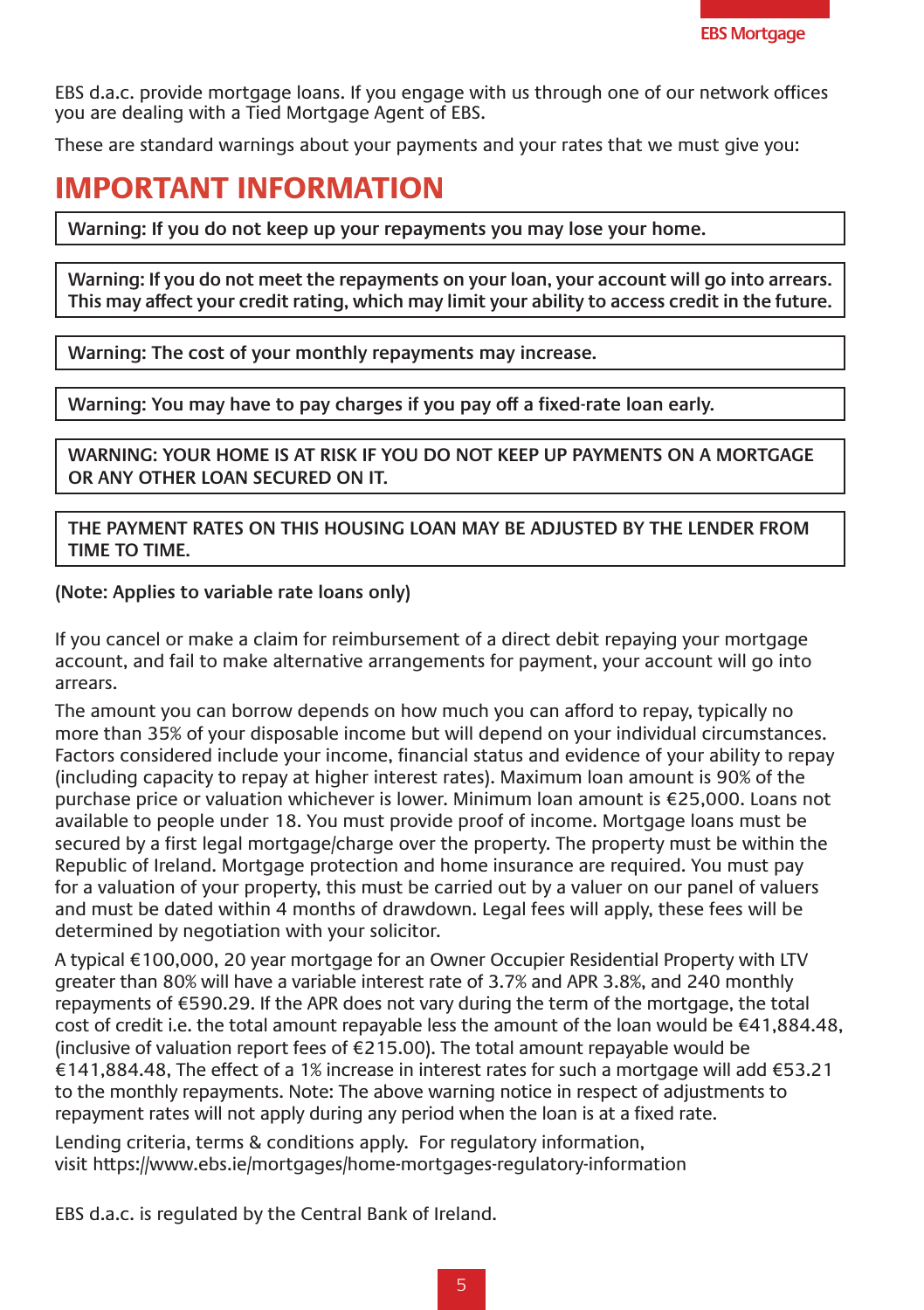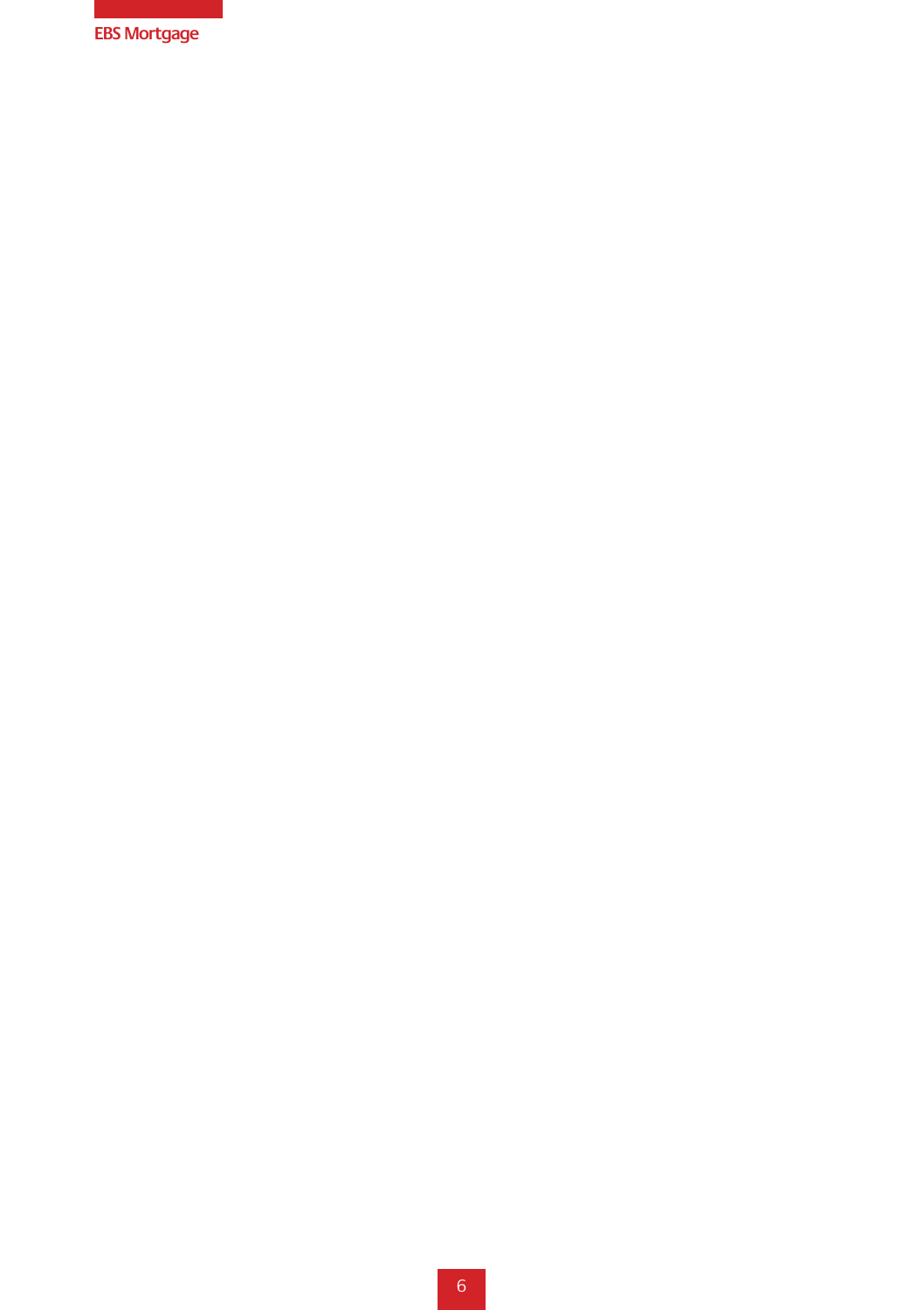## **Drop into your local EBS, call 0818 654 322 or visit www.ebs.ie**

The content of this booklet is expressed in broad terms and is limited to general information purposes only.

Readers should always seek professional advice to address issues arising in specific contexts and not seek to rely only on the information in this booklet which does not constitute any form of advice or recommendation by EBS.